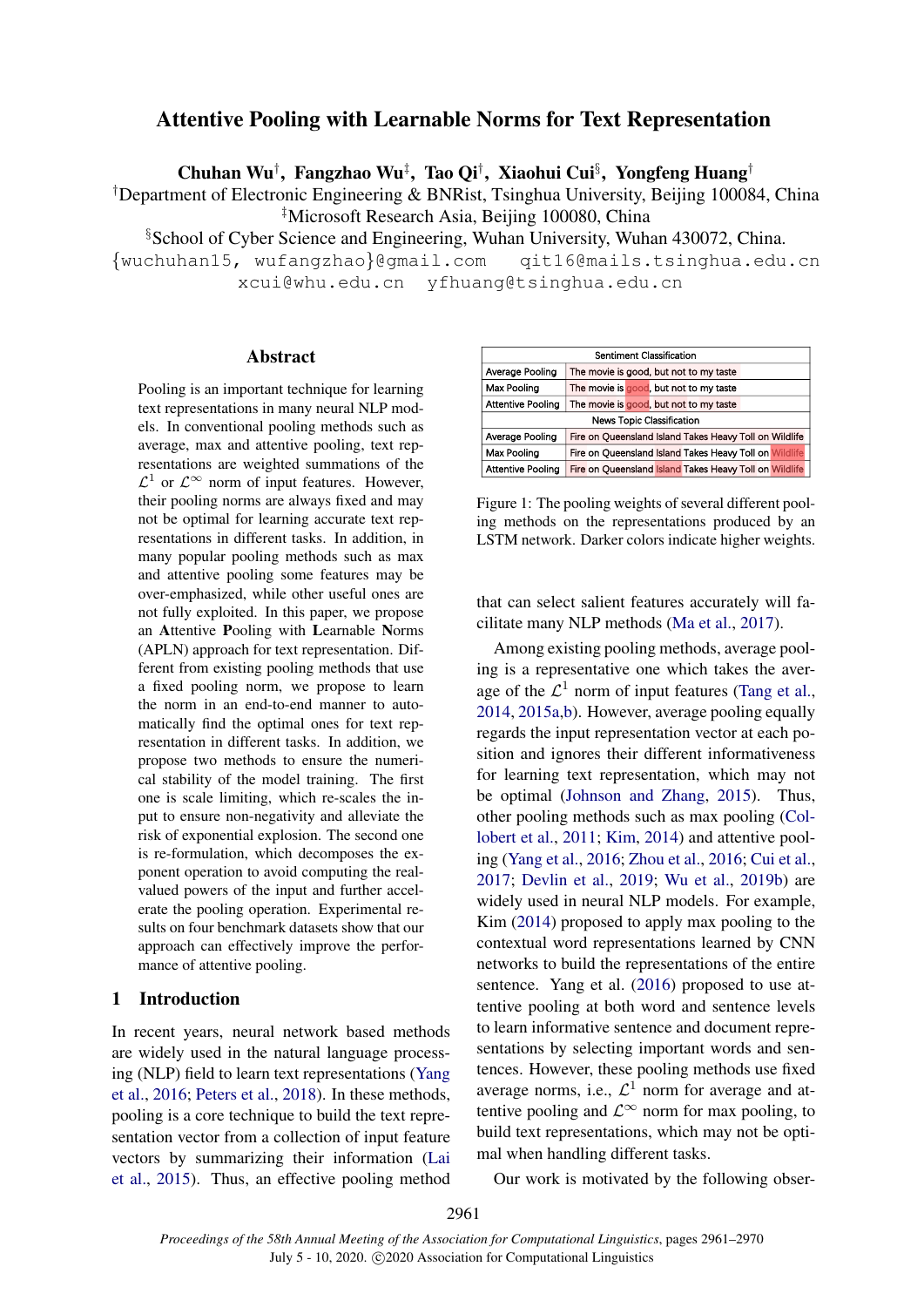vations. First, different contexts usually have different informativeness for learning text representations. For example, in Fig.  $1<sup>1</sup>$  $1<sup>1</sup>$ , the word "but" is very important for inferring the sentiment polarity of this sentence, while "The" is uninformative. Thus, modeling the different informativeness of contexts and attending to them differently may help learn more informative text representations. Second, different tasks and even different datasets have different characteristics. For example, in Fig. [1,](#page-0-0) sentiment and negation words may be the key clues for inferring the sentiment polarity of the first sentence, while the global contexts may be useful for understanding the topic of the second sentence. Thus, using a fixed pooling norm for universal text representation learning is probably not optimal. Third, in popular pooling methods such as max pooling and attentive pooling, some contexts may be over-emphasized, and other useful contextual information is not fullyrespected. For example, as shown in Fig. [1,](#page-0-0) the sentiment word "good" is highlighted, but other useful clues such as "but" and "not" do not gain sufficient attentions, which may not be optimal for learning accurate text representations. Thus, a dynamically learnable degree of "hard" or "soft" for pooling may benefit text representation learning.

In this paper, we propose an Attentive Pooling with Learnable Norms (APLN) approach to en-hance the learning of text representations<sup>[2](#page-1-1)</sup>. Instead of manually setting a fixed pooling norm, we propose to automatically learn it in a unified framework, which can find the optimal values to learn text representations for different tasks in an end-to-end manner. In addition, since the learning of pooling norm may be numerically unstable in some cases due to the exponent operation, we propose two methods to improve its computational stability. The first one is limiting the scale of input features, which aims to ensure their non-negativity and avoid exponential explosion. The second one is a re-formulation method, which aims to avoid computing the real-valued power of input features by decomposing the exponent operation into three safe and fast atomic operations. We conducted experiments on four benchmark datasets, and the results show that our approach can effectively improve the learning of text representation.

#### 2 Related Work

Neural networks are widely used to learn text representations from contexts [\(Peng et al.,](#page-9-9) [2018\)](#page-9-9). Pooling is usually an essential step in these methods to build contextual representations by summarizing the information of input features [\(LeCun](#page-9-10) [et al.,](#page-9-10) [2015\)](#page-9-10). The simplest pooling method is average pooling, which is used in many approaches to construct text representations [\(Tang et al.,](#page-9-4) [2014,](#page-9-4) [2015a,](#page-9-5)[b\)](#page-9-6). For example, Tang et al. [\(2015a\)](#page-9-5) proposed to apply average pooling to the output of CNN filters to capture global contexts in a sentence. In addition, they also proposed to average the sentence representations learned by parallel CNN networks with different window sizes. In their another work [\(Tang et al.,](#page-9-6) [2015b\)](#page-9-6), they proposed to apply average pooling to the sequence of sentence representations to build the representations of an entire document. Although average pooling is computationally efficient, it cannot distinguish important contexts from unimportant ones, which may not be optimal for learning accurate text representations.

There are also other popular pooling methods that can select salient features to learn more informative text representations, such as max pooling [\(Kim,](#page-8-2) [2014;](#page-8-2) [Zhang et al.,](#page-9-11) [2015\)](#page-9-11) and attentive pooling [\(Yang et al.,](#page-9-0) [2016\)](#page-9-0), which are employed by many neural NLP methods [\(Collobert](#page-8-1) [et al.,](#page-8-1) [2011;](#page-8-1) [Kim,](#page-8-2) [2014;](#page-8-2) [Huang et al.,](#page-8-5) [2012;](#page-8-5) [Yang](#page-9-0) [et al.,](#page-9-0) [2016;](#page-9-0) [Chen et al.,](#page-8-6) [2016;](#page-8-6) [Zhou et al.,](#page-9-7) [2016;](#page-9-7) [Du et al.,](#page-8-7) [2017;](#page-8-7) [Li et al.,](#page-9-12) [2018;](#page-9-12) [Wu et al.,](#page-9-13) [2019a;](#page-9-13) [Tao et al.,](#page-9-14) [2019;](#page-9-14) [Devlin et al.,](#page-8-4) [2019;](#page-8-4) [Wu et al.,](#page-9-8) [2019b\)](#page-9-8). For example, Collobert et al. [\(2011\)](#page-8-1) proposed to learn representations of contexts within each window using feed forward neural networks, and used max pooling to build final text representations. Kim [\(2014\)](#page-8-2) proposed to apply max pooling over time to the contextual word representations learned by multiple CNN filters. Huang et al. [\(2012\)](#page-8-5) proposed to build representations of the entire document using the summation of word representations weighted by their TF-IDF scores. Yang et al. [\(2016\)](#page-9-0) proposed a hierarchical attention network to first learn sentence representations from words and then learn document representations from sentences. They proposed to apply attentive pooling at both word and sentence levels to select informative words and sentences for more informative representation learning. Wu et al. [\(2019b\)](#page-9-8) proposed a hierarchical user and

<span id="page-1-0"></span><sup>&</sup>lt;sup>1</sup>The visualized weights of max pooling are summations of the maximum elements over time for each word.

<span id="page-1-1"></span><sup>2</sup> https://github.com/wuch15/ACL2020-APLN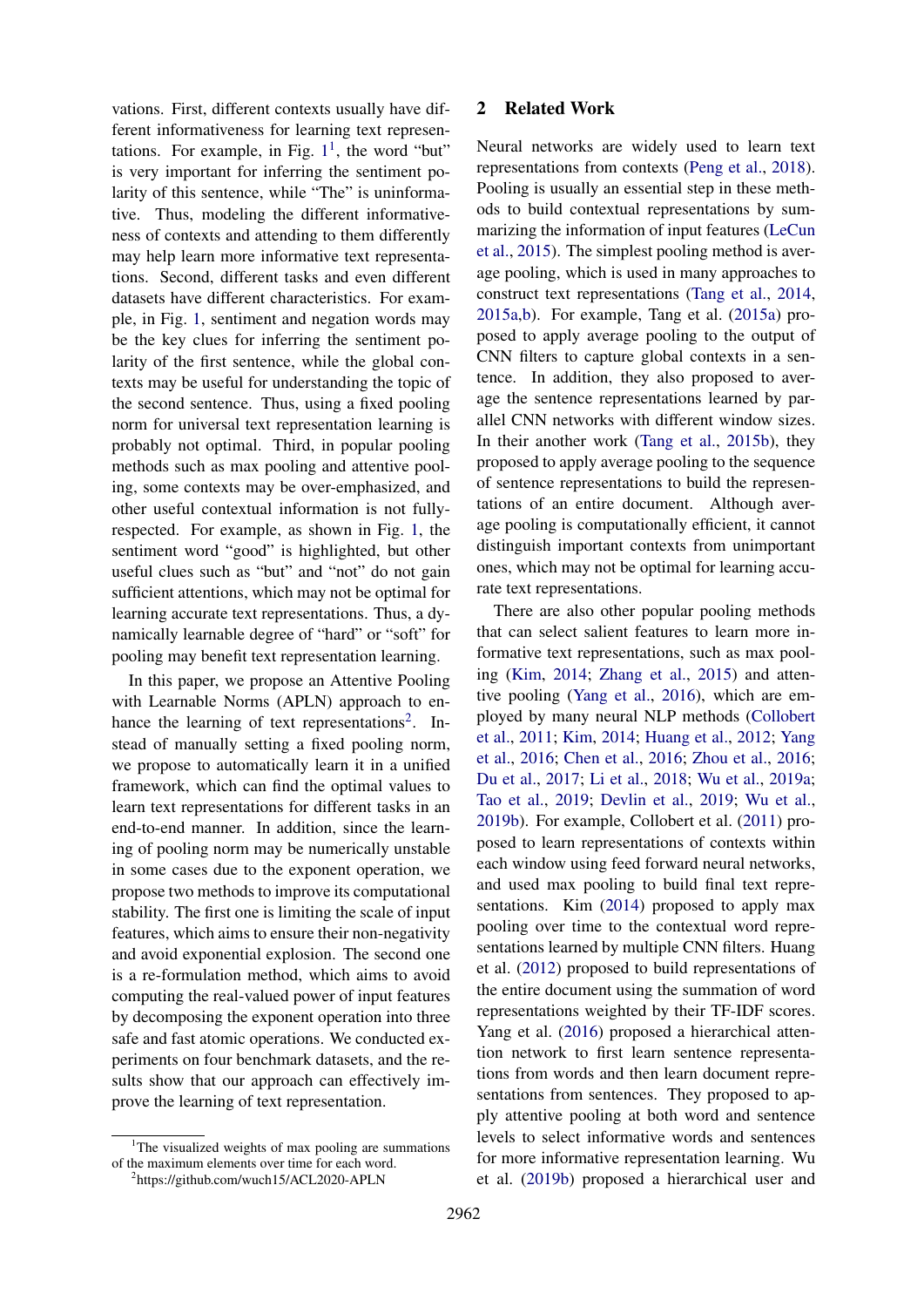<span id="page-2-1"></span><span id="page-2-0"></span>

<span id="page-2-2"></span>t, Figure 2: Comparisons of several popular pooling methods.

ation model with the tion, which applies attentive pooling to simultaneously select important words, sentences and reitem representation model with three-tier attenviews. However, the pooling norms of max and attentive pooling are always fixed, which may not be optimal for universal text representation learning since the characteristics of different tasks may be different. In addition, both pooling methods may over-emphasize the most salient features, and other useful contextual information is not fully exploited, which may also be sub-optimal. There are a few methods to adapt the pooling norms in different tasks. For example, Gulcehre et al. [\(2014\)](#page-8-8) explored the influence of selecting different pooling norms on the performance of different image classification tasks. However, the norms in their method are manually tuned, which are usually very time-consuming and may not be optimal. Different from all aforementioned methods, our approach can automatically optimize pooling norms in an end-to-end manner, and can effectively select important contexts to learn informative text representations. Extensive experiments on four datasets with different characteristics validate the effectiveness of our approach.

## 3 Preliminaries

In this section, we will first present a brief introduction to several popular pooling methods, i.e., average, max and attentive pooling. To make it easier to understand, we present an intuitive comparison of the mechanisms of these different pooling methods in Fig. [2.](#page-2-0)

Average Pooling. Average pooling is used to build contextual representations by taking the arithmetic mean of input features, as shown in Fig. [2\(a\).](#page-2-1) It uses the  $\mathcal{L}^1$  norm of the input. Denote the input sequence of hidden representations as  $[\mathbf{h}_1, \mathbf{h}_2, ..., \mathbf{h}_N]$ , where N is the sequence length.

<span id="page-2-3"></span>e output representation is c The output representation is computed as:

$$
\mathbf{r} = \frac{1}{N} \sum_{i=1}^{N} \mathbf{h}_i.
$$
 (1)

Max Pooling. Max pooling aims to build contextual representations by selecting the most salient features via max-over-time operations, as shown in Fig. [2\(b\).](#page-2-2) It utilizes the  $\mathcal{L}^{\infty}$  norm at the time dimension of input features. Denote  $\mathbf{r}^j$  as the  $j$ -th value in the vector  $r$ , which is computed as:

$$
\mathbf{r}^j = \max(\mathbf{h}_1^j, \mathbf{h}_2^j, ..., \mathbf{h}_N^j),\tag{2}
$$

where  $\mathbf{h}_i^j$  $i$  represents the j-th value in the feature vector  $\mathbf{h}_i$ .

Attentive Pooling. As shown in Fig. [2\(c\),](#page-2-3) attentive pooling usually builds contextual representations by selecting important input features, which can also be regarded as a kind of  $\mathcal{L}^1$  norm average. It computes an attention weight  $\alpha_i$  for the input at each position to indicate its informativeness, which is formulated as follows:

$$
\alpha_i = \frac{\exp[\mathbf{q}^T f(\mathbf{h}_i)]}{\sum_{j=1}^N \exp[\mathbf{q}^T f(\mathbf{h}_j)]},
$$
(3)

where  $f(\cdot)$  is a non-linear function, q is the attention query vector. Following Yang et al. [\(2016\)](#page-9-0), we apply the tanh operation to the linear transformation of  $\mathbf{h}_i$  to form the function  $f(\cdot)$ . The final contextual representation  $\bf{r}$  is the summation of input representation vectors weighted by their attention weight as follows:

$$
\mathbf{r} = \sum_{i=1}^{N} \alpha_i \mathbf{h}_i.
$$
 (4)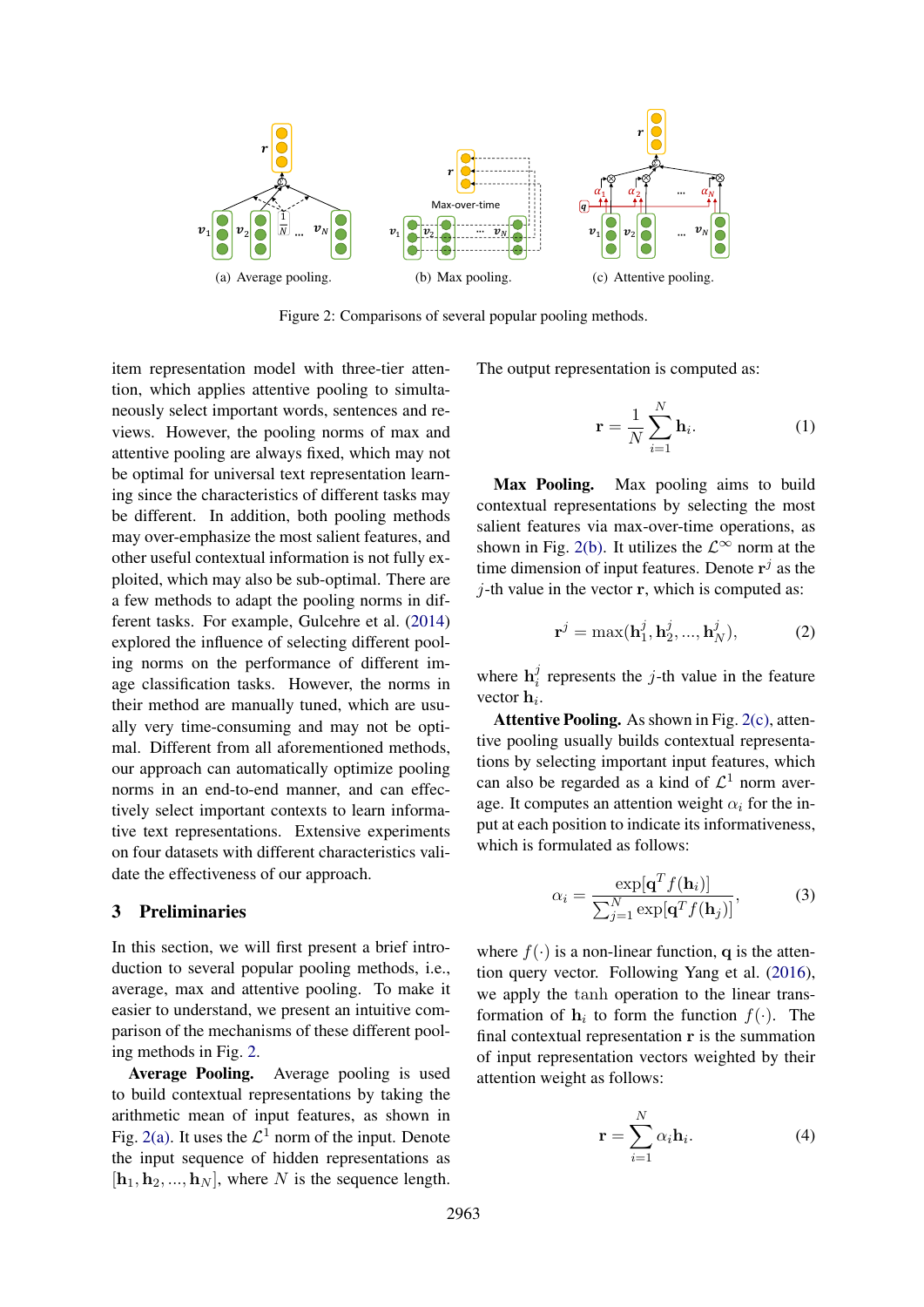<span id="page-3-0"></span>

Figure 3: Architecture of our Attentive Pooling with Learnable Norms (APLN) approach.

#### <span id="page-3-2"></span> $1.0$  $p=0.1$  $p = 0.2$  $0.8$  $p=0.5$ Softer Pooling  $p=1$  $p=2$  $\begin{array}{c}\n\text{Output} \\
\text{Output} \\
\text{0.4}\n\end{array}$  $p=5$ Harder  $p=10$ Pooling  $0.2$  $0.06$  $0.2$  $0.6$  $0.8$  $1.0$  $0.4$ Input x

Figure 4: Illustration of the influence of  $p$  on the shape of the function  $y = x^p$ .

# 4 Attentive Pooling with Learnable Norms

In this section, we will introduce the details of our Attentive Pooling with Learnable Norms (APLN) approach. In the aforementioned pooling methods, the pooling norm is always fixed (i.e.,  $\mathcal{L}^1$ or  $\mathcal{L}^{\infty}$ ). However, the characteristics of different NLP tasks and even different datasets should have some differences, and it may not be optimal to use a fixed pooling norm for universal text representation learning. In addition, tuning the pooling norm manually is usually very time-consuming, and it may also be sub-optimal. Thus, it is an intuitive idea to automatically learn the pooling norm in an end-to-end manner to alleviate the efforts on hyperparameter searching and learn more informative text representations. The architecture of our *APLN* approach is shown in Fig. [3.](#page-3-0) We will introduce its details as follows.

Since different contexts usually have different importance, modeling their informativeness may help learn more informative text representations. Thus, similar to the vanilla attentive pooling, in our *APLN* approach, we also compute an attention score for the input at each position. However, instead of using the simple weighted summation to build the contextual representation r, we propose to compute the  $\mathcal{L}^p$  norm<sup>[3](#page-3-1)</sup> average of the input feature vectors weighted their attention weights, which is formulated as follows:

<span id="page-3-3"></span>
$$
\mathbf{r} = \left[\frac{1}{\sum_{i=1}^{N} \alpha_i^p} \sum_{i=1}^{N} (\alpha_i \mathbf{h}_i)^p\right]^{\frac{1}{p}},\tag{5}
$$

where  $p$  is a learnable parameter. In this way, our model will automatically find appropriate values of pooling norms for learning text representations in different tasks.

To show the influence of  $p$  on the inputs of the *APLN* module, we vary the value of p and illustrate the shape of the function  $y = x^p$  in Fig. [4.](#page-3-2) According to Fig. [4,](#page-3-2) we can see when  $p$  is larger, the attention of *APLN* is sharper and sparser since small values of  $\alpha_i$ **h**<sub>i</sub> will be suppressed, which indicates the attentive pooling is "harder". In contrast, if  $p$  is smaller, the attentions are more distributed, which indicates the attentive pooling is "softer". Thus, in this manner, our *APLN* model can automatically explore how "hard/soft" the attention should be when constructing text representations, which may help recognize important contexts and avoid the problem of over-emphasizing some features and not fully respecting other useful ones, both of which are important for learning accurate text representations.

Unfortunately, in most cases the training of *APLN* is unstable if we directly use it for pooling. Thus, we propose two methods to ensure the numerical stability of the model training. The first one is *scale limiting*, which is used to limit the range of the elements of  $\alpha_i \mathbf{h}_i$ . The second one is *Re-formulation*, which is used to avoid the direct computation of the real-valued powers of the input features and accelerate the pooling operation. We will introduce the two methods as follows.

#### 4.1 Scale Limiting

According to Eq.  $(5)$ , to ensure the values of r are real, the elements of  $\alpha_i \mathbf{h}_i$  must be non-negative. Thus, we apply a ReLU function to  $\alpha_i \mathbf{h}_i$  to keep

<span id="page-3-1"></span><sup>&</sup>lt;sup>3</sup>It should be noticed that when  $p < 1$ , this definition is not a norm since it does not obey the triangle inequality. But we still call it "norm" for consistency.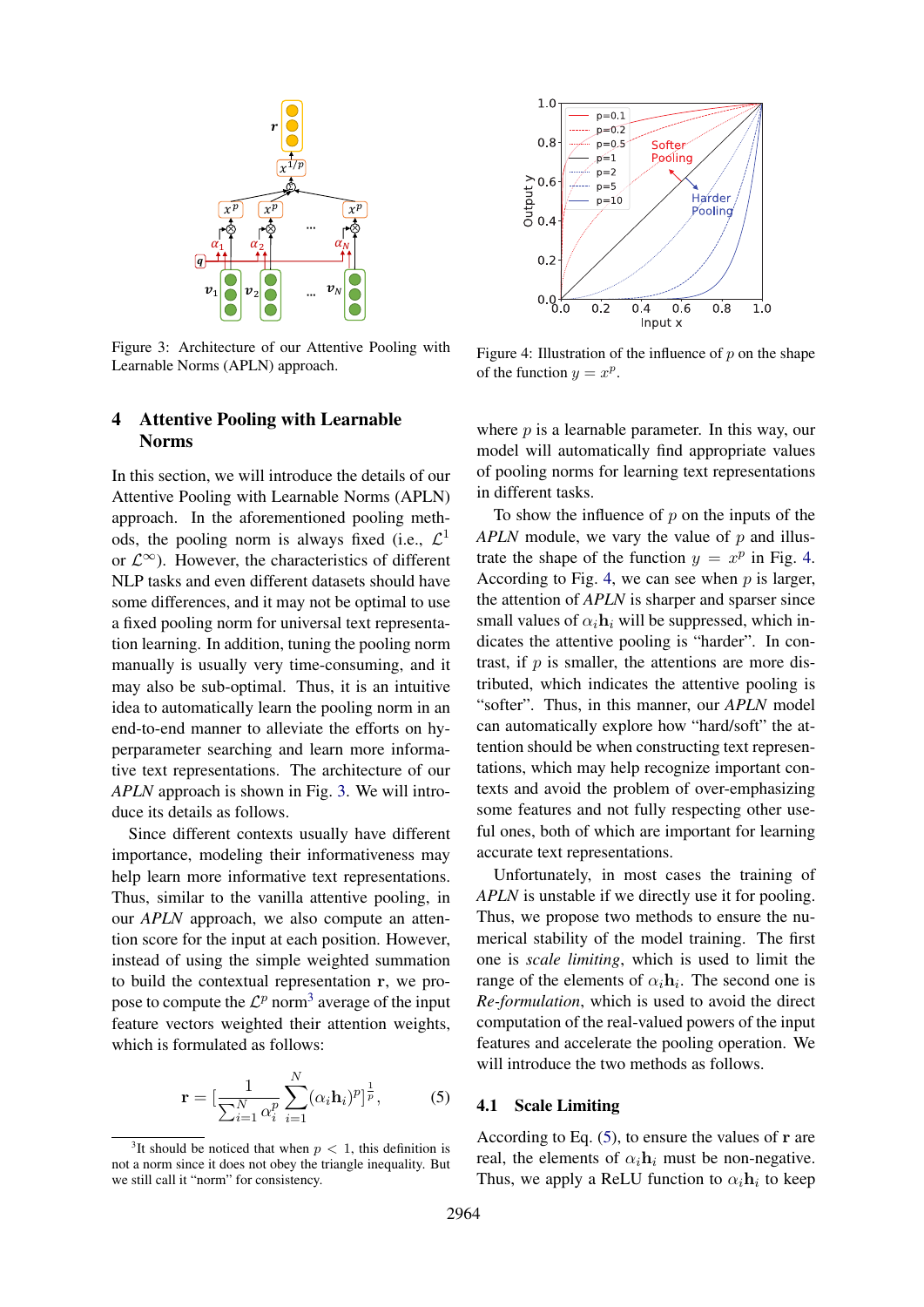$\alpha_i \mathbf{h}_i \geq 0$ . However, there are still some risks if there exist elements with  $\alpha_i \mathbf{h}_i^j > 1$ , since the gradients may explode when  $p > 1$  due to the amplification of the exponent, which are also observed in our practice. To solve this problem, we propose to clip the values of  $\alpha_i \mathbf{h}_i$  as follows:

$$
0 \le \alpha_i \mathbf{h}_i^j \le 1. \tag{6}
$$

In this way, the input features is re-scaled to a "safe" range. We also explored other kinds of re-scaling methods such as normalization, but we find there are no significant differences in the model performance. Thus, we simply use the clipping operation for its efficiency.

# 4.2 Re-formulation

However, there are still some problems in our approach. We find the training of our approach is not numerically stable (e.g., NAN problem) when implemented by several popular deep learning frameworks such as Tensorflow. In addition, computing the real-value powers of input features is quite time-consuming. Thus, we propose a reformulation strategy by converting the exponent computation in Eq. [\(5\)](#page-3-3). For instance, the exponent  $x^p$  is re-formulated as follows:

$$
x^{p} = e^{\log(x^{p})} = e^{p \log(x)} \approx e^{p \log(x + \epsilon)}, \quad (7)
$$

where  $\epsilon = 10^{-7}$  is a protection value. In this way, the computation of the power of  $x$  is divided into three atomic operations, i.e., logarithm, multiplication and exponent, all of them are  $fast<sup>4</sup>$  $fast<sup>4</sup>$  $fast<sup>4</sup>$  and numerically stable in our approach. Thus, using the re-formulation strategy can enhance the numerical stability and accelerate the pooling operation.

# 5 Experiments

#### 5.1 Datasets and Experimental Settings

Our experiments are widely conducted on four benchmark datasets with different characteristics. The first one is *AG's News*<sup>[5](#page-4-1)</sup>, which is a news topic classification dataset. Following [\(Zhang et al.,](#page-9-11) [2015\)](#page-9-11), we only use the title and description fields in this dataset. The second one is *IMDB*[6](#page-4-2) [\(Diao](#page-8-9) [et al.,](#page-8-9) [2014\)](#page-8-9), which is a dataset with movie reviews and ratings. The third one is *Amazon Electronics*

<span id="page-4-4"></span>

Figure 5: Class distributions of datasets. For *IMDB*, *Amazon* and *Yelp*, darker colors indicate higher ratings.

(denoted as *Amazon*) [\(He and McAuley,](#page-8-10) [2016\)](#page-8-10), which contains reviews on electronics. The fourth one is *Yelp 2015* (denoted as *Yelp*), which is a restaurant review dataset. The latter three datasets are all for sentiment classification. Since the original *Amazon* and *Yelp* datasets are too large, we sampled 50,000 reviews to form each dataset. The detailed statistics are shown in Table [1.](#page-4-3) The class distributions of the *AG's News* and *Yelp* are balanced, but are imbalanced on *IMDB* and *Amazon*, as shown in Fig. [5.](#page-4-4) In addition, *AG's News* is a sentence-level classification dataset, while the others are document-level. Since the *AG's News* dataset only contains the training and test sets, we randomly sampled 10% of news in the training set for validation. For the other three datasets, we used 80% of samples for training, 10% for validation and the rest 10% for test.

<span id="page-4-3"></span>

| Dataset     | # Train | $#$ Val. | # Test | # Classes | <b>Balanced</b> |
|-------------|---------|----------|--------|-----------|-----------------|
| AG's News   | 108,000 | 12.000   | 7.600  |           |                 |
| <b>IMDB</b> | 108.535 | 13.567   | 13.567 | 10        | $\times$        |
| Amazon      | 40,000  | 5.000    | 5.000  |           | $\times$        |
| Yelp        | 40,000  | 5.000    | 5,000  |           |                 |
|             |         |          |        |           |                 |

Table 1: Statistics of our datasets.

In our experiments, the word embeddings were 300-dimensional and initialized by Glove [\(Pen](#page-9-15)[nington et al.,](#page-9-15)  $2014$ <sup>[7](#page-4-5)</sup>. In our comparative experiments, the CNN networks had 400 filters, and their window size was 3. The dimension of LSTM hidden states was 200. The attention query vectors were 200-dimensional. The initial pooling norm  $p$  was set to 1, which is consistent with the vanilla attentive pooling. Adam [\(Kingma and](#page-9-16) [Ba,](#page-9-16) [2014\)](#page-9-16) was used as the optimizer, and the

<span id="page-4-0"></span><sup>4</sup> In experiments on a machine with a GTX1080ti GPU, the computation of  $x^p$  is accelerated by more than 10 times.

<span id="page-4-1"></span><sup>5</sup> https://www.di.unipi.it/en/

<span id="page-4-2"></span><sup>6</sup> https://github.com/nihalb/JMARS

<span id="page-4-5"></span> $7$ We do not use language models such as ELMo and BERT since our work focuses on facilitating the pooling technique rather than boosting the performance of our approach against the state-of-the-art methods.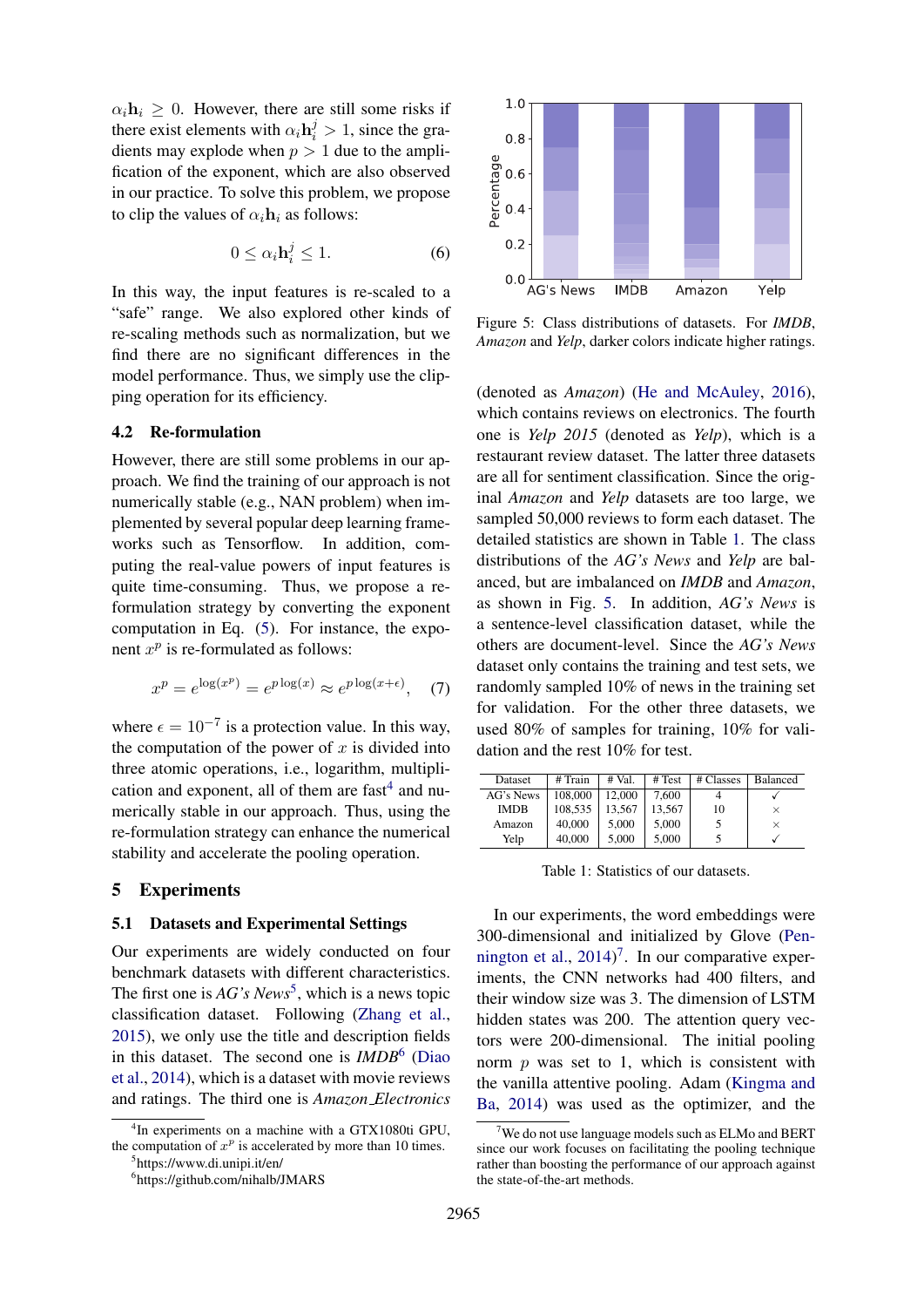<span id="page-5-0"></span>

| <b>Methods</b>   | AG's News |         | <b>IMDB</b> |         | Amazon   |         | Yelp     |         |
|------------------|-----------|---------|-------------|---------|----------|---------|----------|---------|
|                  | Accuracy  | Macro-F | Accuracy    | Macro-F | Accuracy | Macro-F | Accuracy | Macro-F |
| CNN-Avg          | 91.55     | 91.52   | 49.96       | 38.88   | 64.73    | 36.68   | 55.41    | 54.78   |
| <b>CNN-Max</b>   | 92.10     | 92.07   | 50.53       | 40.96   | 66.24    | 43.80   | 59.19    | 59.14   |
| <b>CNN-Att</b>   | 92.32     | 92.30   | 51.24       | 42.24   | 66.79    | 44.01   | 59.22    | 59.19   |
| <b>CNN-APLN</b>  | 92.48     | 92.45   | 51.63       | 43.57   | 66.86    | 45.80   | 59.97    | 59.95   |
| LSTM-Last        | 91.65     | 91.62   | 48.96       | 38.32   | 64.55    | 39.62   | 55.20    | 54.88   |
| LSTM-Avg         | 91.10     | 91.07   | 48.65       | 38.67   | 62.09    | 40.09   | 55.76    | 54.92   |
| <b>LSTM-Max</b>  | 92.01     | 91.99   | 50.94       | 40.94   | 66.80    | 43.63   | 59.63    | 59.26   |
| LSTM-Att         | 92.20     | 92.18   | 51.12       | 41.83   | 67.07    | 43.70   | 59.87    | 59.44   |
| <b>LSTM-APLN</b> | 92.45     | 92.43   | 51.77       | 43.65   | 67.39    | 45.55   | 60.21    | 60.01   |
| <b>HAN</b>       |           |         | 52.05       | 42.81   | 67.22    | 45.01   | 60.18    | 59.72   |
| <b>HAN-APLN</b>  |           |         | 52.59       | 44.01   | 67.95    | 46.01   | 60.55    | 60.35   |

Table 2: The performance of different methods on the four benchmark datasets.

batch size was 64. We applied dropout [\(Srivas](#page-9-17)[tava et al.,](#page-9-17) [2014\)](#page-9-17) techniques to the word embeddings, CNN networks or LSTMs to mitigate overfitting, and the dropout ratio was 0.2. These hyperparameters were tuned on the validation set. In classification tasks the metrics were accuracy and macro-F scores, and in regression tasks the performance was evaluated by rooted mean squared error (RMSE). We reported the average results of 10 independently repeated experiments.

#### 5.2 Performance Evaluation

We compare the performance of different neural text classification models with different pooling methods to evaluate the performance of our approach. The methods to be compared include: (1) *CNN-Avg* [\(Tang et al.,](#page-9-6) [2015b\)](#page-9-6), applying average pooling to the representations learned by CNN to build contextual text representations; (2) *CNN-Max* [\(Kim,](#page-8-2) [2014\)](#page-8-2), using a combination of CNN and max pooling; (3) *CNN-Att* [\(Gong and](#page-8-11) [Zhang,](#page-8-11) [2016\)](#page-8-11), using a combination of CNN and vanilla attentive pooling; (4) *CNN-APLN*, combining CNN with our *APLN* approach; (5) *LSTM-Last* [\(Hochreiter and Schmidhuber,](#page-8-12) [1997\)](#page-8-12), using the last hidden state in an LSTM network; (6) *LSTM-Avg* [\(Zhao et al.,](#page-9-18) [2016\)](#page-9-18), using average pooling after LSTM; (7) *LSTM-Max* [\(Johnson and](#page-8-13) [Zhang,](#page-8-13) [2016\)](#page-8-13), using max pooling after LSTM; (8) *LSTM-Att* [\(Zhou et al.,](#page-9-7) [2016\)](#page-9-7), using attentive pooling after LSTM; (9) *LSTM-APLN*, combining LSTM with *APLN*; (10) *HAN* [\(Yang et al.,](#page-9-0) [2016\)](#page-9-0), a hierarchical LSTM network with both word-level and sentence-level attentive pooling; (11) *HAN-APLN*, using *APLN* at both word and sentence levels. In methods based on LSTM, we used two parallel LSTMs to scan the input in both

directions. The results of these methods are summarized in Table [2,](#page-5-0) which reveal several findings.

First, the methods based on average pooling are usually inferior to those using other pooling methods in our experiments. This is probably because average pooling equally regards different features and cannot distinguish their informativeness. Thus, modeling the importance of different features has the potential to improve text representation learning. Second, the methods based on attentive pooling outperform their variants based on max pooling. This may be because attentive pooling can model the informativeness of contexts for text representation, while max pooling only selects the most salient features, which may be sub-optimal. Third, our *APLN* approach can consistently outperform other pooling methods, and further hypothesis test results show that the improvement brought by our approach is significant ( $p < 0.01$ ). This may be because vanilla max pooling and attentive pooling methods use a fixed pooling norm for universal text representation learning, and the differences in the characteristics of different tasks and datasets are not considered, which may also be sub-optimal. Our approach can dynamically adapt the pooling norm in different scenarios, which may facilitate text representation learning. In addition, we find the advantage in Macro-F score of our approach over other methods is more significant on the datasets with imbalanced class distributions. This may be because our approach can build text representation in a softer manner, which may help neural models avoid focusing on the clues of major classes only and alleviate their dominance. Fourth, we find hierarchical models (*HAN* and *HAN-APLN*) outperform flatten models (e.g., *LSTM-APLN*) for doc-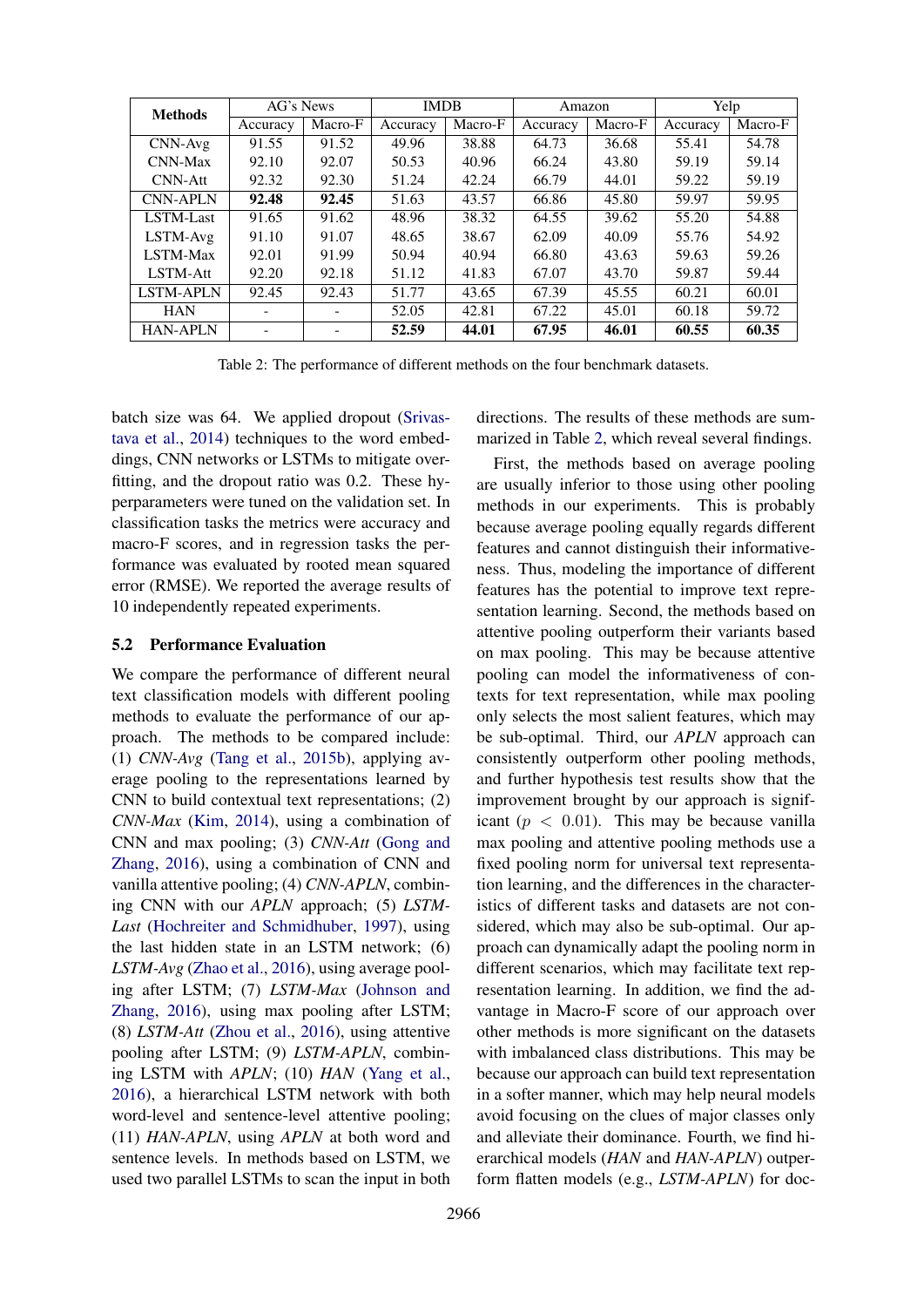<span id="page-6-1"></span>

| <b>Methods</b>   | <b>IMDB</b> | Amazon | <b>Yelp</b> |
|------------------|-------------|--------|-------------|
| CNN-Avg          | 1.388       | 0.920  | 0.847       |
| CNN-Max          | 1.322       | 0.908  | 0.834       |
| $CNN-Att$        | 1.292       | 0.899  | 0.824       |
| <b>CNN-APLN</b>  | 1.271       | 0.886  | 0.801       |
| LSTM-Last        | 1.316       | 0.896  | 0.822       |
| LSTM-Avg         | 1.343       | 0.911  | 0.830       |
| LSTM-Max         | 1.269       | 0.890  | 0.815       |
| LSTM-Att         | 1.257       | 0.878  | 0.799       |
| <b>LSTM-APLN</b> | 1.233       | 0.865  | 0.784       |
| <b>HAN</b>       | 1.230       | 0.866  | 0.789       |
| <b>HAN-APLN</b>  | 1.214       | 0.858  | 0.776       |

Table 3: The performance of different methods on rating regression. Lower RMSE scores indicate better performance.

ument representation learning. This may be because modeling documents in a hierarchical manner can better utilize the structure of documents. In addition, since our approach can be applied at both word and sentence levels in *HAN*, text representation may be learned more accurately. These results validate the effectiveness of our approach.

To further validate the generality of our approach in regression tasks $8$ , we also conduct experiments on the *IMDB*, *Amazon* and *Yelp* datasets by formulating the task as a rating regression problem, and the results in terms of RMSE are shown in Table [3.](#page-6-1) From the results, we find our *APLN* approach can also bring consistent improvements to many existing methods in the regression task.

# 5.3 Influence of Scale Limiting and Re-formulation

In this section, we will explore the influence of the scale limiting and re-formulation techniques on the stability and relative pooling speed of our approach. The results are summarized in Table [4.](#page-6-2) From these results, if the limitation of nonnegativity is removed, the model training is usually unstable, which is intuitive. In addition, if the scale limitation  $(< 1$ ) is removed, our model occasionally does not converge. This may be because when  $p > 1$ , our model has the risk of gradient explosion. Thus, the scale of input features should be limited. Besides, the re-formulation method also has critical impacts on our approach. This is probably because directly computing the real-valued exponents of input features may be numerically unstable. In our approach we decompose the exponents into three stable operations, which is robust to numerical errors. In addition, the pooling speed can be effectively improved, since the computational costs of these atomic operations are usually small. These results validate the effectiveness of our approach.

<span id="page-6-2"></span>

|              | Stability | Speed |
|--------------|-----------|-------|
| $-SL \geq 0$ | $\times$  | 1.001 |
| $-SL \leq 1$ | Ω         | 1.001 |
| -RF          | $\times$  | 0.116 |
| APLN         |           | 1.000 |

Table 4: Influence of the scale limiting (abbreviated as *SL*) and re-formulation (abbreviated as *RF*) on the stability and relative pooling speed of *APLN*. The symbol ◦ represents the model training is unstable on occasion.

# 5.4 Influence of Norm Initialization

In this section, we study the influence of a small but very important step, i.e., the initialization of the trainable pooling norm  $p$ , on the performance of our approach. We compare the performance of *LSTM-APLN* by varying the initialized values of p. The results are shown in Fig. [6.](#page-7-0) From Fig. [6,](#page-7-0) we find the performance of our approach increases when the initialized value of  $p$  increases. This is intuitive because when  $p$  is too small, the attention network may not be capable of recognizing important contexts effectively, which is not optimal for learning accurate text representations. In addition, when  $p$  is initialized with a too large value, the performance will start to decline. This is probably because a large value of  $p$  will lead to sharp attentions on critical contexts, and other useful information is not fully exploited. Thus, the performance is also not optimal. These results show that a moderate value (e.g., 1.0) is the most appropriate for initializing the pooling norm  $p$ , which is also consistent with standard attentive pooling.

#### 5.5 Parameter Analysis

In this section, we analyze a critical parameter learned by our model, i.e., the pooling norm  $p$  in the *APLN* module. The evolution of the values of p learned by *LSTM-APLN* on the four benchmark datasets during model training is portrayed in Fig. [7.](#page-7-1) From the results, we have several interesting observations. First, the pooling norms learned by our model are consistently less than

<span id="page-6-0"></span><sup>&</sup>lt;sup>8</sup>We find that the regression labels need to be normalized, or the performance may be sub-optimal.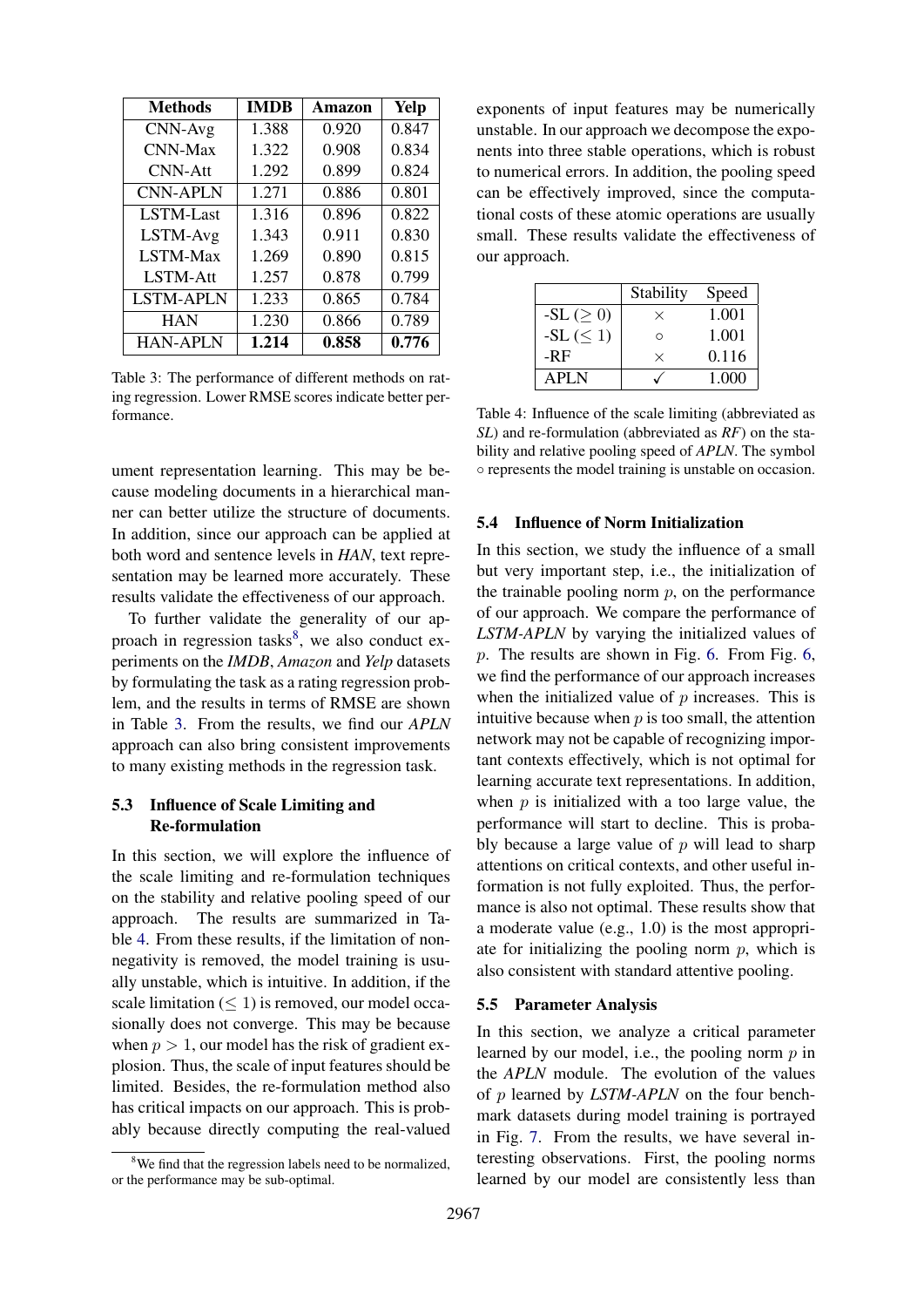<span id="page-7-0"></span>

Figure 6: The influence of the initialization of the pooling norm p on our approach.

<span id="page-7-1"></span>

Figure 7: The evolution of the pooling norm  $p$  learned by our model on different datasets. The required training epochs to achieve the best performance are marked as the grey region.

1, which indicates that our norm-wise attention is "softer" than vanilla attention. This may be because L1 norm is not optimal for attentive pooling, and a softer attention manner may be more suitable for learning accurate text representations. Second, we find it is interesting that the norm p consistently decreases when the training epoch increases. This may be because the model may tend to take the global contexts into consideration rather than focus on important ones. Third, a moderate norm  $p$  is more appropriate for our approach. This may be because when  $p$  is too large, the attentions may be too sparse and useful contextual information is not fully exploited. When  $p$ is too small, the attention networks cannot effectively distinguish informative contexts from uninformative ones, which may also be sub-optimal for learning text representations. Fourth, we observe that the norm  $p$  learned on datasets with imbalanced class distributions is lower than those with balanced distributions. This may be because on Figure 6. The reduction of the product of the material interest in the case of the material interest in the because of  $\mu$  really likely like and the real interest in the content of the case of the material interest when

<span id="page-7-2"></span>

(b) Attention weights in *HAN-APLN*. Predicted rating is 3.

Figure 8: Visualization of the word-level and sentencelevel attention weights in *HAN* and *HAN-APLN* on a randomly selected review in the *Amazon* dataset, whose gold rating score is 3. Darker colors indicate higher attention weights. The visualized attention weights of *APLN* are  $\alpha_i^p$  of words and sentences, under  $p = 0.885$ at the word level and  $p = 0.892$  at the sentence level.

of the majority classes may be over-emphasized, and other useful information is not fully respected. Thus, the performance of our *APLN* approach is better when it learns a moderate pooling norm.

#### 5.6 Case Study

In this section, we conducted several case studies to further explore the effectiveness of our *APLN* approach. We visualize the word-level and sentence-level attention weights in *HAN* and *HAN-APLN* of a randomly selected review to compare their differences, and the results are portrayed in Fig. [8.](#page-7-2) According to the results, we have several observations. First, both *HAN* and *HAN-APLN* can recognize important words and sentences. For example, the word "liked" and the sentence "I really liked the case, at first." are highlighted since they are important for modeling the opinions condensed by this review. Second, the attentions of *HAN* are sparse, which indicates that *HAN* tends to focus more on some contexts in a review such as the first and the third sentence, and pays little attentions to the useful information in other contexts such as the fourth and fifth sentences. In addition, *HAN* wrongly classifies the rating of this review. This is probably because the rating of a review is usually a synthesis of all opinions conveyed by it. Thus, it may not be optimal for learning accurate text representations if only salient contexts are considered. Third, different from *HAN*, the attentions of *HAN-APLN* are smoother. This is probably because the pooling norm learned by our approach is less than 1, which encourages our model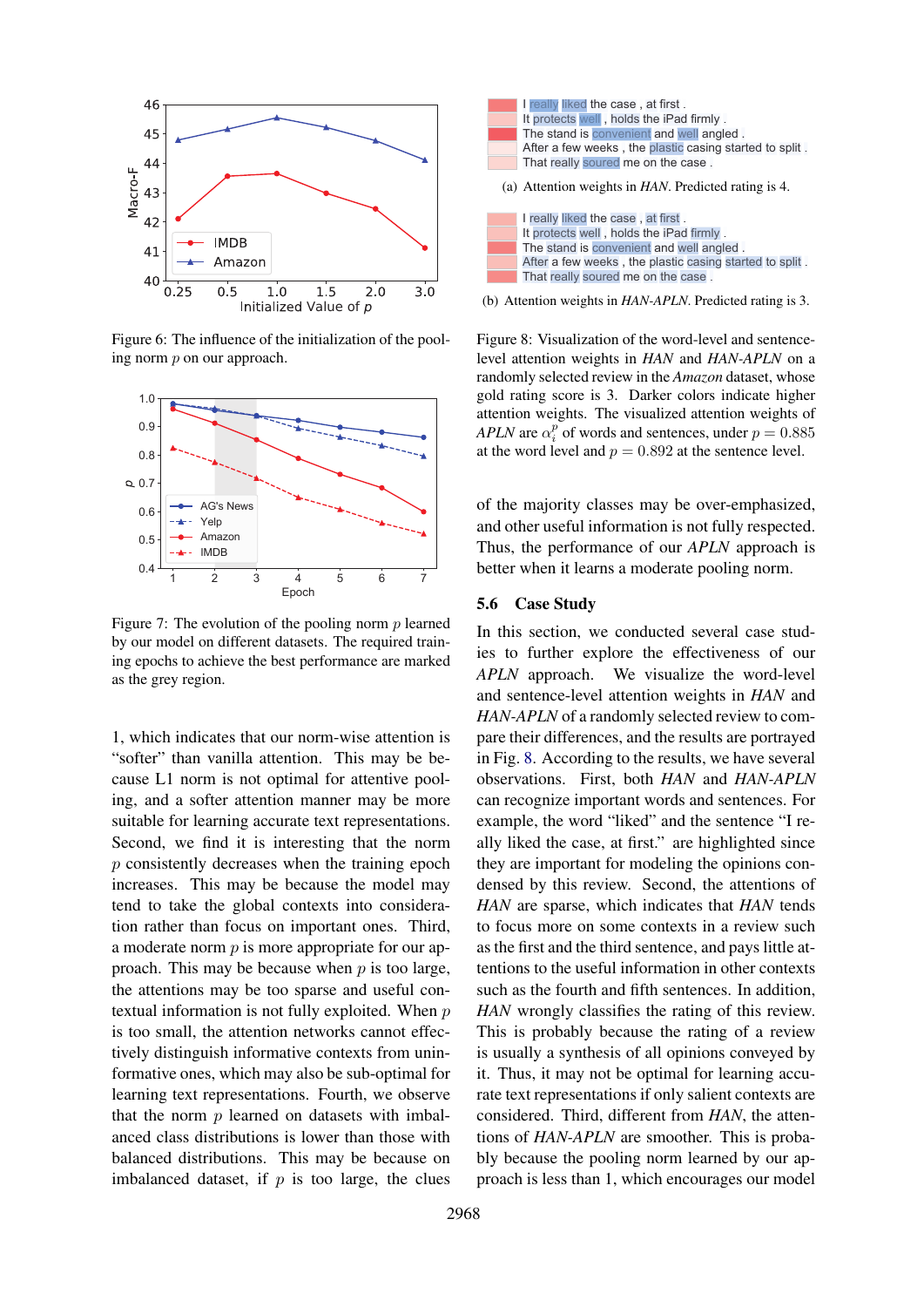to attend to important contexts in a softer manner. In addition, *HAN-APLN* can classify this review correctly. This is probably because our approach can effectively take global contextual information into consideration, and does not over-emphasize critical contexts. Thus, our *APLN* approach can learn more accurate text representations than the methods based on vanilla attentive pooling. These results show the effectiveness of our approach.

# 6 Conclusion and Future Work

In this paper, we propose an Attentive Pooling with Learnable Norms (APLN) approach for text representation. Instead of using a fixed pooling norm for universal text representation learning, we propose to learn the norm in an end-to-end framework to automatically find the optimal ones for learning text representations in different tasks. In addition, we propose two methods to ensure the numerical stability of the model training. The first one is scale limiting, which limits the scale of input representations to ensure their non-negativity and avoid potential exponential explosion. The second one is re-formulation, which decomposes the exponent operation into several safe atomic operations to avoid computing the real-valued powers of input features with less computational cost. Extensive experiments on four benchmark datasets validate the effectiveness of our approach.

In our future work, we will explore several potential directions. First, we plan to explore why the model prefers "soft" attentions rather than "hard" ones, which is different from the findings in several prior works based on hard attention. Second, we plan to study how to model the differences on the characteristics of different samples and use different pooling norms, which may have the potential to further improve our approach. Third, we will explore how to generalize our approach to other modalities, such as images, audios and videos, to see whether it can facilitate more attention-based methods.

## Acknowledgments

This work was supported by the National Key Research and Development Program of China under Grant number 2018YFC1604002, the National Natural Science Foundation of China under Grant numbers U1936208, U1936216, U1836204, and U1705261.

# References

- <span id="page-8-6"></span>Huimin Chen, Maosong Sun, Cunchao Tu, Yankai Lin, and Zhiyuan Liu. 2016. Neural sentiment classification with user and product attention. In *EMNLP*, pages 1650–1659.
- <span id="page-8-1"></span>Ronan Collobert, Jason Weston, Léon Bottou, Michael Karlen, Koray Kavukcuoglu, and Pavel Kuksa. 2011. Natural language processing (almost) from scratch. *Journal of machine learning research*, 12(Aug):2493–2537.
- <span id="page-8-3"></span>Yiming Cui, Zhipeng Chen, Si Wei, Shijin Wang, Ting Liu, and Guoping Hu. 2017. Attention-overattention neural networks for reading comprehension. In *ACL*, pages 593–602.
- <span id="page-8-4"></span>Jacob Devlin, Ming-Wei Chang, Kenton Lee, and Kristina Toutanova. 2019. Bert: Pre-training of deep bidirectional transformers for language understanding. In *NAACL-HLT*, pages 4171–4186.
- <span id="page-8-9"></span>Qiming Diao, Minghui Qiu, Chao-Yuan Wu, Alexander J Smola, Jing Jiang, and Chong Wang. 2014. Jointly modeling aspects, ratings and sentiments for movie recommendation (jmars). In *KDD*, pages 193–202. ACM.
- <span id="page-8-7"></span>Jiachen Du, Lin Gui, Ruifeng Xu, and Yulan He. 2017. A convolutional attention model for text classification. In *NLPCC*, pages 183–195. Springer.
- <span id="page-8-11"></span>Yuyun Gong and Qi Zhang. 2016. Hashtag recommendation using attention-based convolutional neural network. In *IJCAI*, pages 2782–2788.
- <span id="page-8-8"></span>Caglar Gulcehre, Kyunghyun Cho, Razvan Pascanu, and Yoshua Bengio. 2014. Learned-norm pooling for deep feedforward and recurrent neural networks. In *ECML-PKDD*, pages 530–546. Springer.
- <span id="page-8-10"></span>Ruining He and Julian McAuley. 2016. Ups and downs: Modeling the visual evolution of fashion trends with one-class collaborative filtering. *WWW*, pages 507–517.
- <span id="page-8-12"></span>Sepp Hochreiter and Jürgen Schmidhuber. 1997. Long short-term memory. *Neural computation*, 9(8):1735–1780.
- <span id="page-8-5"></span>Eric H Huang, Richard Socher, Christopher D Manning, and Andrew Y Ng. 2012. Improving word representations via global context and multiple word prototypes. In *ACL*, pages 873–882.
- <span id="page-8-0"></span>Rie Johnson and Tong Zhang. 2015. Semi-supervised convolutional neural networks for text categorization via region embedding. In *NIPS*, pages 919–927.
- <span id="page-8-13"></span>Rie Johnson and Tong Zhang. 2016. Supervised and semi-supervised text categorization using lstm for region embeddings. In *ICML*, pages 526–534.
- <span id="page-8-2"></span>Yoon Kim. 2014. Convolutional neural networks for sentence classification. In *EMNLP*, pages 1746– 1751.